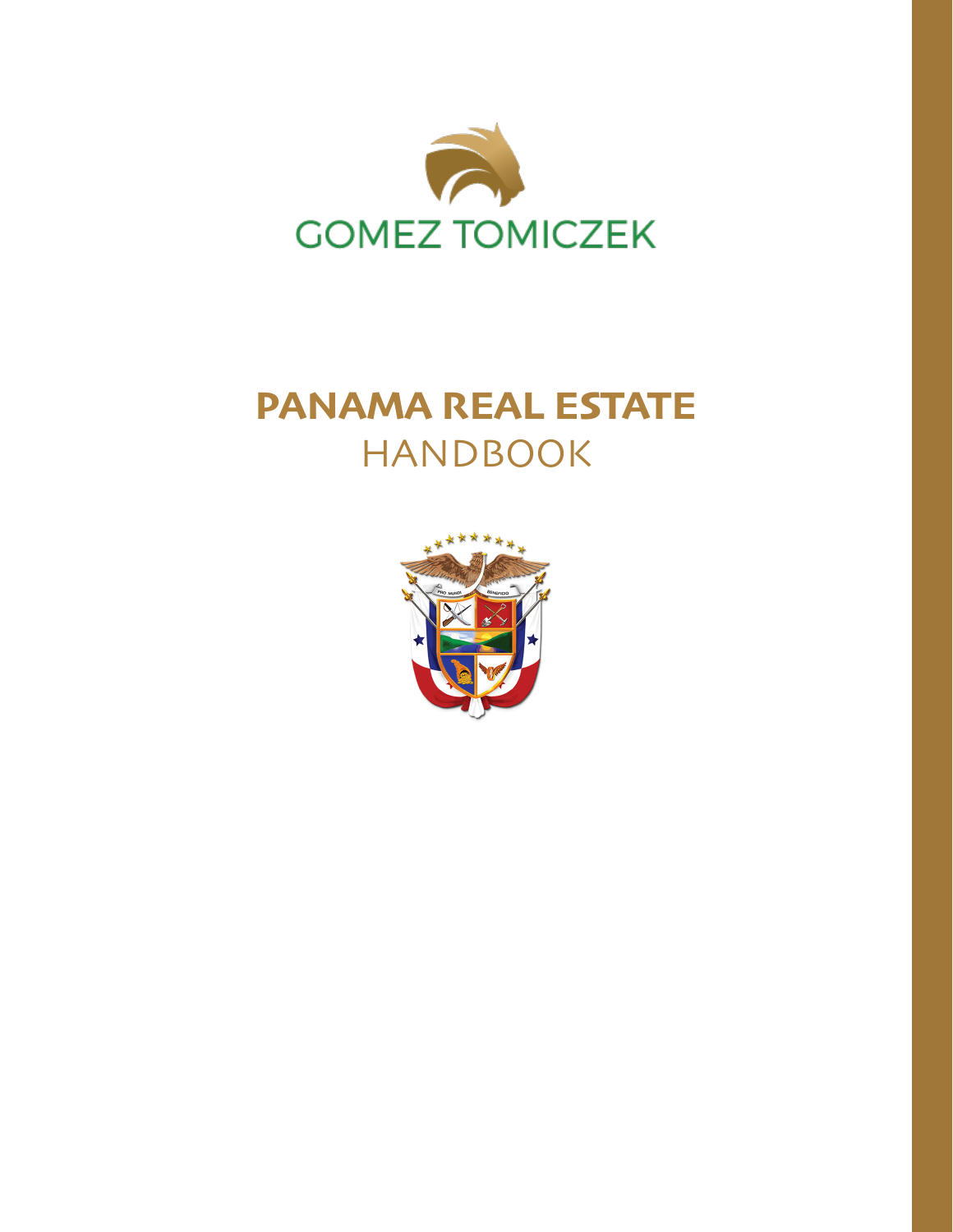# **INVESTMENT IN PANAMA: PURCHASING REAL ESTATE**

Foreigners (with or without residence permit) can buy titled real estate in Panama without restrictions. The purchase of international real estate in Panama consists of the following steps:

## **Step 1 - Review of Legal Documents and Property Title (Due Diligence)**

Once the buyer has found a property in Panama and has agreed with the seller on the respective purchasing price and the conditions of the sale and purchase transaction, the information of the property will be verified by the lawyer of the buyer.

In this process, it is clarified whether the real estate is the property of the person who claims to be the selling party and it is analyzed if it is unencumbered. This includes an examination of the property and the title of ownership in the Public Registry of Panama (Land Registry), an analysis of the tax situation at the Tax Authority of Panama, and an inquiry at the Judicial Authority (ongoing proceedings).

In some cases, it is advisable to conclude a preliminary purchase contract to guarantee that the agreement between seller and buyer remains valid until the final completion of the transaction.

#### **Step 2 - The Purchase Contract**

The real estate purchase agreement is an agreement of concurrence of wills in which a person called "seller" undertakes to transfer a property to another person called "buyer", the latter undertaking to pay a fixed, approved and agreed price for the property or object for sale. The essential elements for this type of contract are the following:

A. Consent: Both parties have to express their free will and in writing.

B. Property: Property belonging to the seller and registered in the seller's name in the public register before the sale is carried out.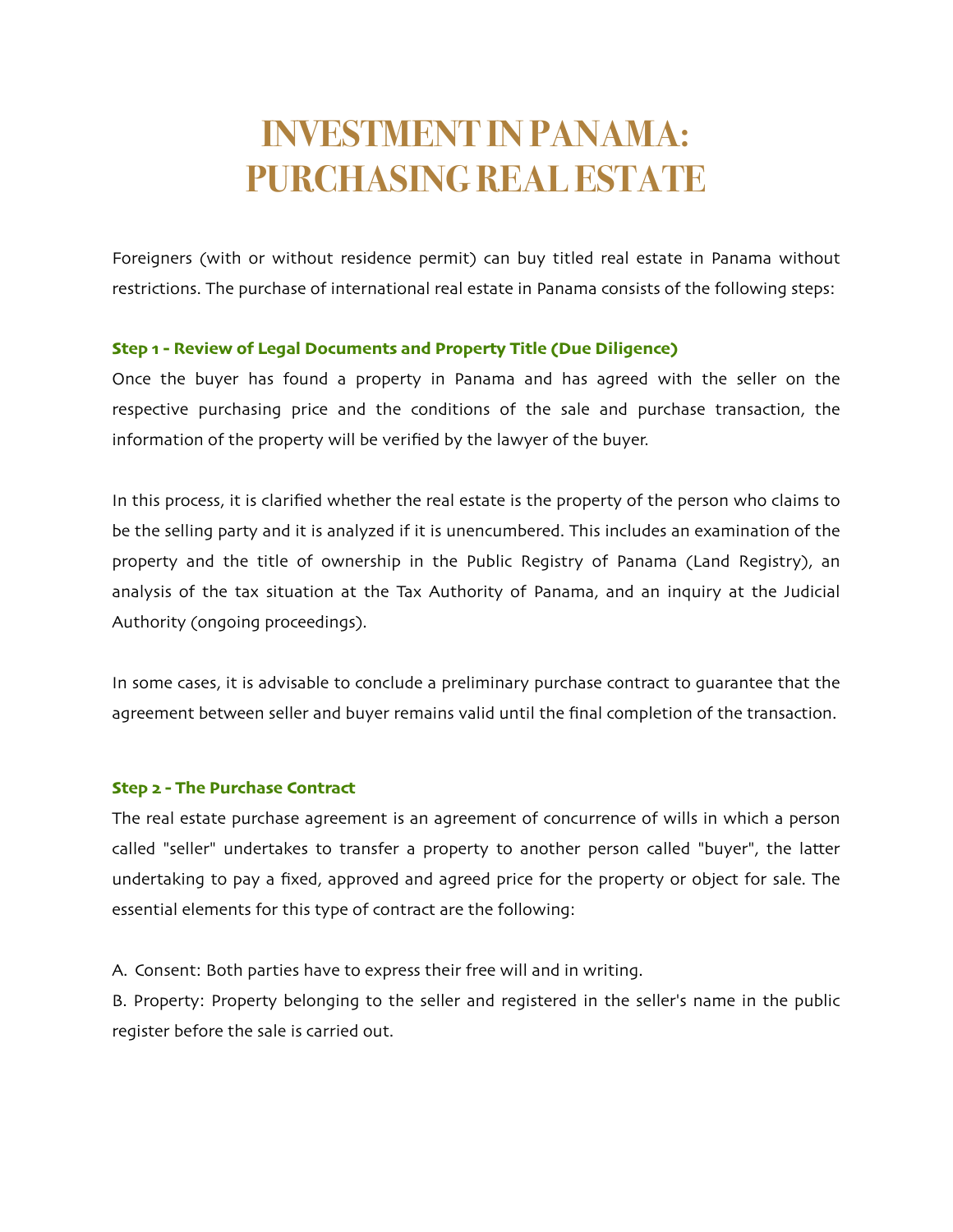C. Capability: If incapable parties are involved, they cannot commit themselves to the transaction alone. Therefore, both the seller and the buyer must have the capacity to commit themselves to the execution of this commercial transaction.

D. Price: The property, object of sale, must have a price assigned in money or by means of a sign reflecting its value.

# **Step 3 - Public Notary in Panama**

In the next step, a public notary in Panama will transfer the real estate purchase agreement into a public deed ("escritura pública"), which will then be registered in the public register (land registry) to complete the assignment of the property and transfer it to the name of the purchasing party. For this purpose, the following documents must be presented by the seller to the notary public in a legally binding manner:

- 1. Certificate of Good Standing of the Aqueduct and Sewerage Institute of Panama (IDAAN).
- 2. Certificate of Good Standing from the tax authority of Panama (DGI) of the property.
- 3. Certificate of payment of the transfer tax from the tax authority of Panama:
	- 3.1. Certificate of payment of the capital gains tax (3% of the purchase price Form 107)
	- 3.2. Certificate of payment for the real estate transfer (2% of the purchase price Form 106).

4. If the property is an apartment under a horizontal ownership (residential ownership), the seller must additionally submit a certificate of good standing regarding the proper payment of the monthly maintenance fees, issued by the registered property management of the horizontal ownership.

5. If the seller and/or buyer is a company or foundation, the corporate body must authorize the sale/purchase of the property by means of an appropriate legal document. In addition, the company or foundation must submit a certificate of good standing from the Panamanian tax authority, which confirms that the annual (tax) duties (franchise tax called "tasa única") have been duly paid.